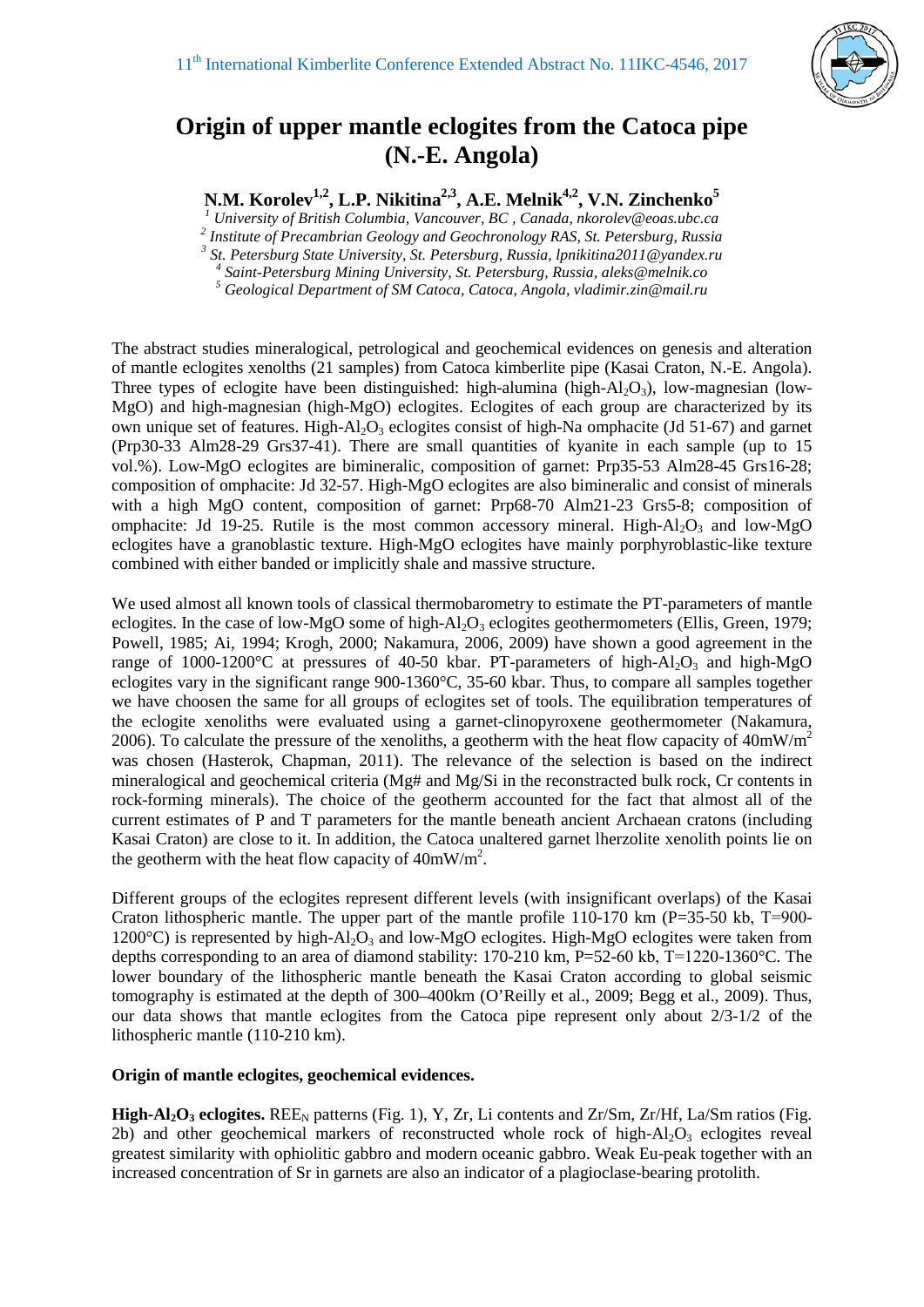

Fig. 1. Rare Earth element patterns of the reconstructed bulk composition of high- $Al_2O_3$ eclogites and hypothetical protolith (gabbro and troctolite, gabbro-norite, F-MORB, N-MORB, E-MORB).

Low-MgO eclogites. REE<sub>N</sub> patterns, Y, Zr, Li contents, Zr/Sm, Zr/Hf, La/Sm ratios as well as other geochemical markers and depleted  $LREE<sub>N</sub>$  of the reconstructed whole rock of lo-MgO eclogites may indicate that these eclogites were formed during transformation of N-MORB (possible with a boninite component) restite. The geochemical modelling results of melting at 1100-1200°C, 30-40 kbar support the introduced assumption. According with the geochemical modelling results a melting degree of eclogitic protolith/eclogites could reach 25-50%. Figure 2 demonstrates the similarity of the compositions of restites and mantle eclogites in relation to key indicators Zr/Sm, Zr/Hf, La/Lu.



Fig. 2. A) The Zr/Hf vs. La/Lu diagram for the reconstructed bulk compositions of mantle eclogites. Signs on the trend of partial melting of boninites (orange and purple lines) indicates restit. The degree of partial melting increases from 0.05 to 0.65 in increments of 0.1. B) The Zr/Sm vs. Zr/Hf diagram for the reconstructed bulk compositions of mantle eclogites.  $1 - Low-MgO$  eclogites,  $2 -$  altered low-MgO eclogite, 3 and 4 - High-Al<sub>2</sub>O<sub>3</sub> eclogites,  $5$  – boninites,  $6-8$  – Trends of partial melting of boninites  $(6 - 40gt/60 \text{cpx}, 7 - 50gt/50 \text{cpx}, 8 - 7)$ 60grt/40cpx) with the degree of partial melting from 0.05 to 0.65.

Values of  $^{187}Sr/^{186}Sr$  (0.7056-0.7071, n=4), positive  $\varepsilon_{Nd}$  (1.8-2.6, n=9), high values of  $^{187}Re/^{188}Os$  (80 and 135) and  $187\text{Os}/188\text{Os}$  (1.311 and 1.9709), high radiogenic  $187\text{Os}$  isotopic composition ( $\gamma$ Os=129 and 147) in single eclogites support their subduction origin.

**High-MgO eclogites.** A large body of mineralogical and geochemical data shows that at least part of high-MgO eclogites could be recrystallized at mantle conditions. Clinopyroxene and garnet from high-MgO eclogites are enriched in Ba, Sr, LREE and other trace elements relative to the counterpart minerals from a peridotite and other eclogite types from the Catoca pipe. Some samples contain fine grained garnet as well as rare coarse grains (~ 5mm). Proto-cores were found in some coarse grains. Chemical composition of the proto-core garnet (major and trace elements) appreciably differs from the recrystallized fine grained garnet. Comparison of the different garnet composition (unaltered and